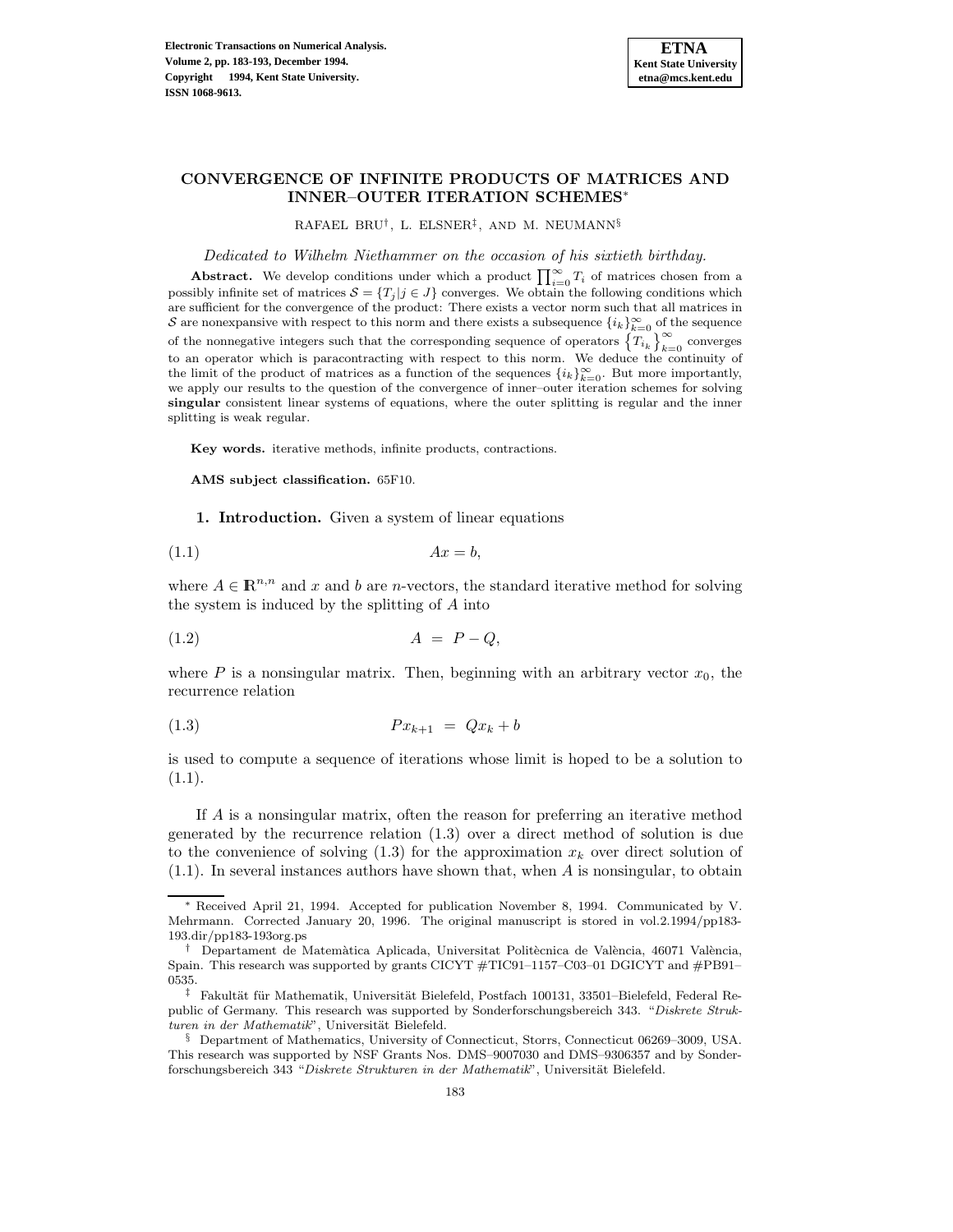a good approximation to the solution of (1.1), one **need not** even solve the system (1.3) exactly for each  $x_{k+1}$ . Rather, they suggest that for each  $k \geq 1$ , we solve the system  $(1.3)$  itself by iterations. For this purpose they split the matrix  $P$  into

$$
(1.4) \t\t P = F - G,
$$

where the matrix F is invertible. Then, beginning with  $y_0 := z_k$ ,  $p_k$  inner iterations

(1.5) 
$$
y_j = F^{-1}Gy_{j-1} + F^{-1}d, \quad d = Qz_k + b, \quad j = 1, ..., p_k,
$$

are computed after which one resets  $z_{k+1} = y_{p_k}$ . The entire inner-outer iteration process can then be expressed as follows<sup>1</sup>:

$$
z_{k+1} = (F^{-1}G)^{p_k} z_k + \sum_{i=0}^{p_k - 1} (F^{-1}G)^i F^{-1} b
$$
  

$$
= \{ (F^{-1}G)^{p_k} + \sum_{i=0}^{p_k - 1} (F^{-1}G)^i F^{-1} Q \} z_k + \sum_{i=0}^{p_k - 1} (F^{-1}G)^i F^{-1} b
$$
  
(1.6) 
$$
= T_{p_k} z_k + \sum_{i=0}^{p_k - 1} (F^{-1}G)^i F^{-1} b,
$$

where

(1.7) 
$$
T_{p_k} := (F^{-1}G)^{p_k} + \sum_{i=0}^{p_k-1} (F^{-1}G)^i F^{-1} Q, \quad k = 1, 2, ...
$$

For nonsingular systems three papers which have considered the convergence of the **inner–outer** iteration scheme which we would like to mention here are Nichols [12], Lanzkron, Rose, and Szyld [9], and Frommer and Szyld [8, Theorem 4.4]. Nichols seems to be the first to have shown that if the spectral radius of both  $P^{-1}Q$  and  $F^{-1}G$ are smaller than 1 so that the powers of both iteration matrices converge to zero, then for sufficiently large positive integer p we have that if  $p_k \geq p$ , for all  $k \geq 1$ , the sequence  $\{z_k\}$  produced by the inner–outer iterations converges to the solution to (1.1) from all initial vectors  $z_0$ . Lanzkron, Rose, and Syzld [9] show, however, that if A and P are monotone matrices (that is, both have a nonnegative inverse) and both iteration matrices  $P^{-1}Q$  and  $F^{-1}G$  are nonnegative matrices, with the former induced by a **regular splitting** of A and the latter induced by a **weak regular splitting** of P, then the sequence  $\{z_k\}$  converges to the solution of (1.1) whenever  $p_k = p$  for all  $k \geq 1$  with no restrictions on p. This means that very crude approximations  $z_k$  for  $x_k$  at each stage of the solution of  $(1.3)$  will suffice for the convergence of the inner– outer iteration process. Frommer and Syzld [8] show that under the aforementioned conditions on the splittings, varying the number of inner iterations will still result in the convergence of the inner–outer process.

In this paper we wish to extend some of the results of Lanzkron, Rose, and Szyld [9] and of Frommer and Szyld [8] on inner–outer iterations for solving **nonsingular** systems **to** the solution of **singular** systems. In the case of the latter, although as of

<sup>&</sup>lt;sup>1</sup> we shall normally reserve the subscripted letter z to denote approximations generated by the inner–outer iteration scheme and use different subscripted letters in conjunction with other iteration schemes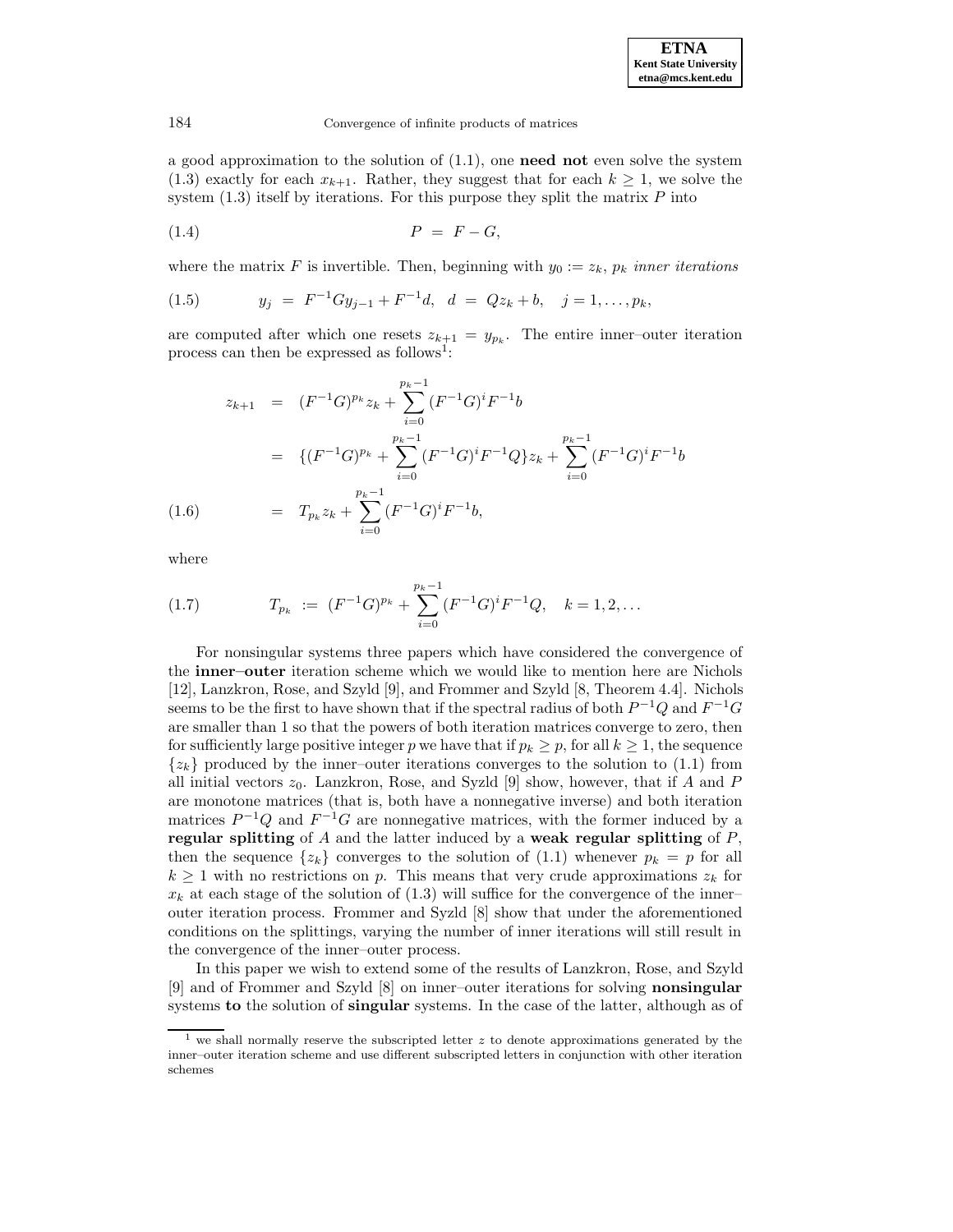Rafael Bru, L. Elsner, and M. Neumann 185

the former, the process of inner–outer iterations can be represented by means of an iteration matrix at every stage, the spectral radius of such a matrix can no longer be less than 1. Furthermore, even if the spectral radius of the iteration matrix at each stage is 1, this does not ensure the convergence of the inner–outer iteration process even if a fixed number of iterations are used between every two outer iterations. The problem is further compounded if the number of inner iterations is allowed to vary between every two outer iterations. Such a situation resembles the so called "chaotic iterations" studied by the authors in previous papers, see for example [4] and [7]. Here we shall also both sharpen and extend some of our previous results on the general problem of convergence of chaotic iterations. We shall further examine some connections between our work here and problems of convergence of infinite products of matrices such as considered recently by Daubechies and Lagarias in [5].

As a motivation for the fundamental assumptions that we shall make in our main conclusions (see Corollary 3.2) we say this: If one is going to employ the inner–outer iteration scheme, then it is very reasonable that often between any two outer iterations only a relatively small number of inner iterations will be computed and only in rare cases many more inner iterations will be allowed. This effectively means that there is a number  $m \geq 1$ , such that infinitely often at most m inner iterations will be carried out between any two outer ones. This implies that there exists an index  $1 \leq m_0 \leq m$  such that for an infinite subsequence  $i_k$  of the positive integers,  $p_{i_k} = m_0$ , viz., infinitely often,  $T_{p_{i_k}} = T_{m_0}$ . What we shall prove is that under certain convergence properties of  $T_{m_0}$ , such as  $T_{m_0}$  is paracontracting with respect to a vector norm in respect of which all the  $T_i$ 's are nonexpansive, the inner-outer iteration  $(1.6)$  for any initial vector  $z_0$ . This implies that the inner–outer iteration scheme is convergent when the system (1.1) is consistent.

Actually we shall prove a more general result (Theorem 3.1) than that in Corollary 3.2. It is as follows: Suppose we have a (possibly infinite) set of matrices  $S =$  ${T_j | j \in J}$ , and there exists a vector norm  $\|\cdot\|$  on  $\mathbb{C}^n$  such that each matrix in S is nonexpansive with respect to  $\|\cdot\|$ . From S select an infinite sequence of matrices  ${T_i}_{i=0}^{\infty}$ . Then if  ${T_i}_{i=0}^{\infty}$  contains a subsequence  ${T_i}_{k=0}^{\infty}$  which converges to a matrix H which is paracontracting with respect to  $\Vert \cdot \Vert$  and such that the nullspace  $N(I - H)$ is contained in the intersection of the nullspaces  $N(I - T_j)$ ,  $j \in J$ , then

$$
\exists \lim_{i \to \infty} T_i T_{i-1} \cdots T_0.
$$

A by–product of this result will be a conclusion concerning the convergence of an infinite product of nonnegative stochastic matrices.

Finally, let D be the set of all sequences  $(d) = \{d_i\}_{i=0}^{\infty}$  of integers such that each sequence (d) contains an integer  $k = k^{(d)}$  such that  $d_i = k$  for infinitely many i's. Then, according to Theorem 3.1, if corresponding to the sequence  $(d)$ , the matrix  $T_k$ is paracontracting, then

$$
\exists \lim_{i \to \infty} T_{d_i} \cdots T_{i_0} =: T^{(d)}.
$$

We shall show that the function:

$$
f:(d)\ \rightarrow\ T^{(d)}
$$

is continuous.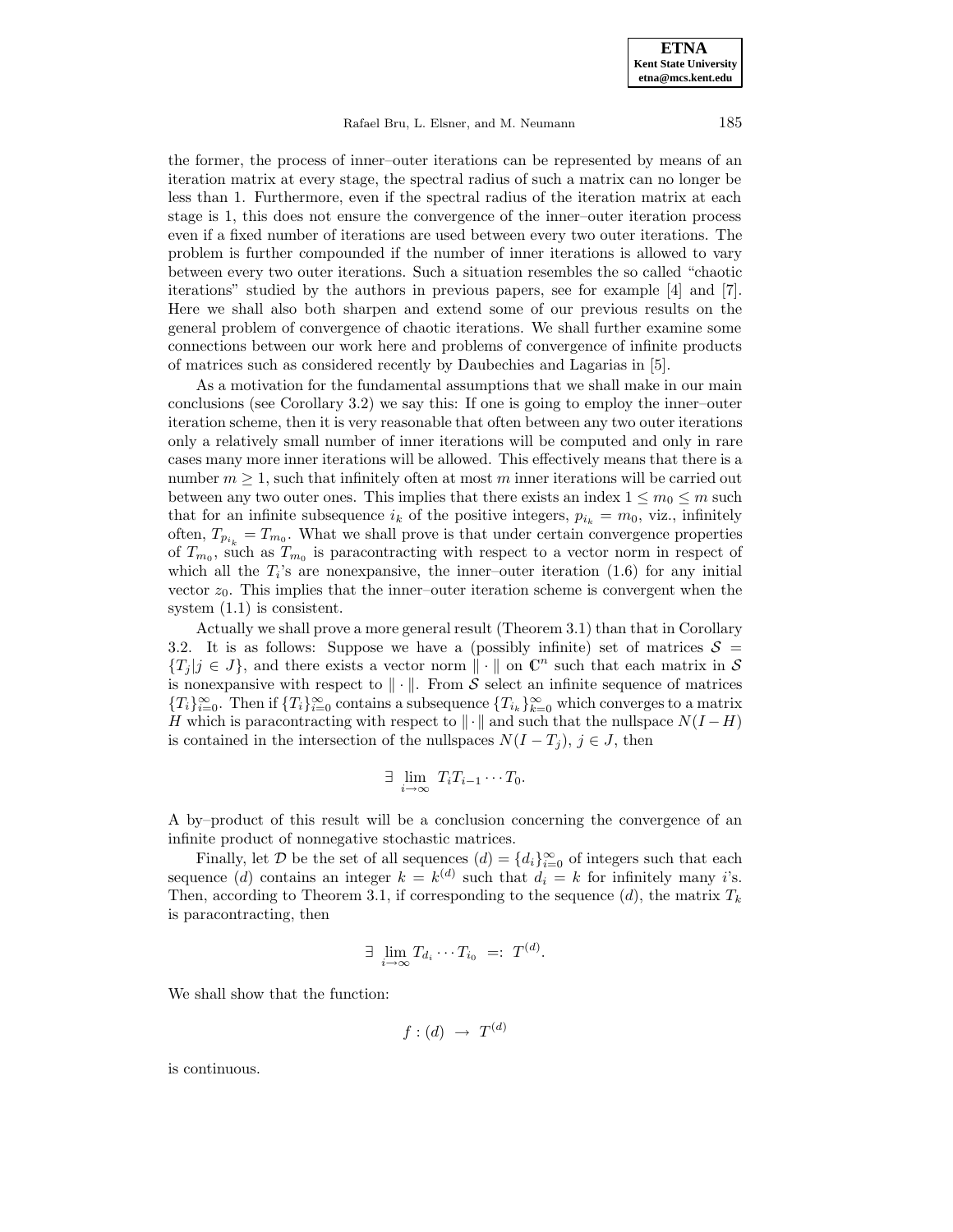**2. Preliminaries.** Let  $B \in \mathbb{C}^{n,n}$ . By  $N(B)$  and  $R(B)$  we shall denote, respectively, the *nullspace of*  $B$  and the *range* of  $B$ . Recall that the Jordan blocks of  $B$ corresponding to 0 are  $1 \times 1$  if and only if  $N(B) \cap R(B) = \{0\}$  and  $N(B) + R(B) = \mathbb{C}^n$ , a situation which we shall write as  $N(B) \oplus R(B) = \mathbb{C}^n$ . Recall further that according to Oldenburger [16] the powers of a matrix  $B \in \mathbb{C}^{n,n}$  converge if and only if  $N(I - B) \oplus R(I - B) = \mathbb{C}^n$  and

$$
\gamma(B) := \max\{|\lambda| \mid \lambda \in \sigma(B), \lambda \neq 1\} < 1,
$$

where  $\sigma(\cdot)$  denotes the spectrum of a matrix.

For a vector  $x \in \mathbb{R}^n$  we shall write that  $x \gg 0$   $(x > 0)$   $(x \ge 0)$  if all the entries of x are positive numbers (nonnegative numbers, but  $x \neq 0$ ) (nonnegative numbers). We shall use similar notations for real matrices.

Let  $\|\cdot\|$  denote a vector norm in  $\mathbb{C}^n$ . An  $n \times n$  matrix B is **nonexpansive with respect to**  $|| \cdot ||$  if for all  $x \in \mathbb{C}^n$ ,

$$
||Bx|| \le ||x||.
$$

B is called **paracontracting with respect to**  $|| \cdot ||$  if for all  $x \in \mathbb{C}^n$ ,

$$
Bx \neq x \Leftrightarrow ||Bx|| < ||x||.
$$

We denote by  $\mathcal{N}(\|\cdot\|)$  the set of all matrices in  $\mathbb{C}^{n,n}$  which are paracontracting with respect to  $|| \cdot ||$ . Two examples of paracontracting matrices are as follows. For the Euclidean norm it is known that any Hermitian matrix whose eigenvalues lie in  $(-1, 1]$  is paracontracting. Suppose now that B is an  $n \times n$  positive matrix whose spectral radius is 1 and with a Perron vector  $x \gg 0$ . We claim that such a matrix is paracontracting with respect to  $\|\cdot\|_x$ , the monotonic vector norm induced by x. For let  $y \in \mathbb{R}^n$  be any vector satisfying  $y \neq By$  or, equivalently, not being a multiple of x. We know that

$$
||y||_x = \min\{\ \delta > 0 \mid -\delta x \le y \le \delta x\}.
$$

By the positivity of B and because  $Bx = x$ , it follows that for any  $\delta$  such that  $-\delta x \leq y \leq \delta x$ ,  $-\delta x \ll By \ll \delta x$ , so that  $||By||_x < ||y||_x$ .

The concept of paracontraction was introduced by Nelson and Neumann [11] who showed that the product of any number of matrices in  $\mathcal{N}(|\cdot|)$  is again an element of  $\mathcal{N}(\|\cdot\|)$ . Moreover, they used a result of Mott and Schneider [10] to show that the powers of any matrix  $B \in \mathcal{N}(|\cdot|)$  converge. Thus, in particular such matrix has the property that  $N(I - B) \oplus R(I - B) = \mathbb{C}^{n,n}$ .

Finally, recall that a splitting of A into  $A = P - Q$  is called **regular** if P is nonsingular,  $P^{-1} \geq 0$ , and  $Q \geq 0$ . Regular splittings where introduced by Varga, [20], who showed that for a regular splitting,  $\rho(P^{-1}Q) < 1$  if and only if A is nonsingular and  $A^{-1} \geq 0$ . A splitting  $A = P - Q$  is called **weak regular** if P is nonsingular,  $P^{-1} \geq 0$ , and  $P^{-1}Q \geq 0$ . This concept was introduced by Ortega and Rheinboldt [15] who showed that, even allowing for this weakening of the assumption on regular splitting,  $\rho(P^{-1}Q)$  < 1 if and only if A is nonsingular and  $A^{-1} \geq 0$ . Some of Varga's results for regular splittings of nonsingular matrices A were generalized to regular splittings of singular matrices. Neumann and Plemmons [13] showed that if  $A = P - Q$ is a regular splitting of A, then  $\rho(P^{-1}Q) \leq 1$  and  $R(I - P^{-1}Q) \oplus N(I - P^{-1}Q) = \mathbb{R}^n$ if and only if A is **range monotone**, that is,  $|Ax| \geq 0$  and  $x \in R(A)| \Rightarrow x \geq 0$ . Moreover they showed that if there exists a vector  $x \gg 0$  such that  $P^{-1}Qx \leq x$ , then  $\rho(P^{-1}Q) \leq 1$  and  $R(I - P^{-1}Q) \oplus N(I - P^{-1}Q) = \mathbb{R}^n$ , and such a positive vector always exists if A is a singular and irreducible M–matrix.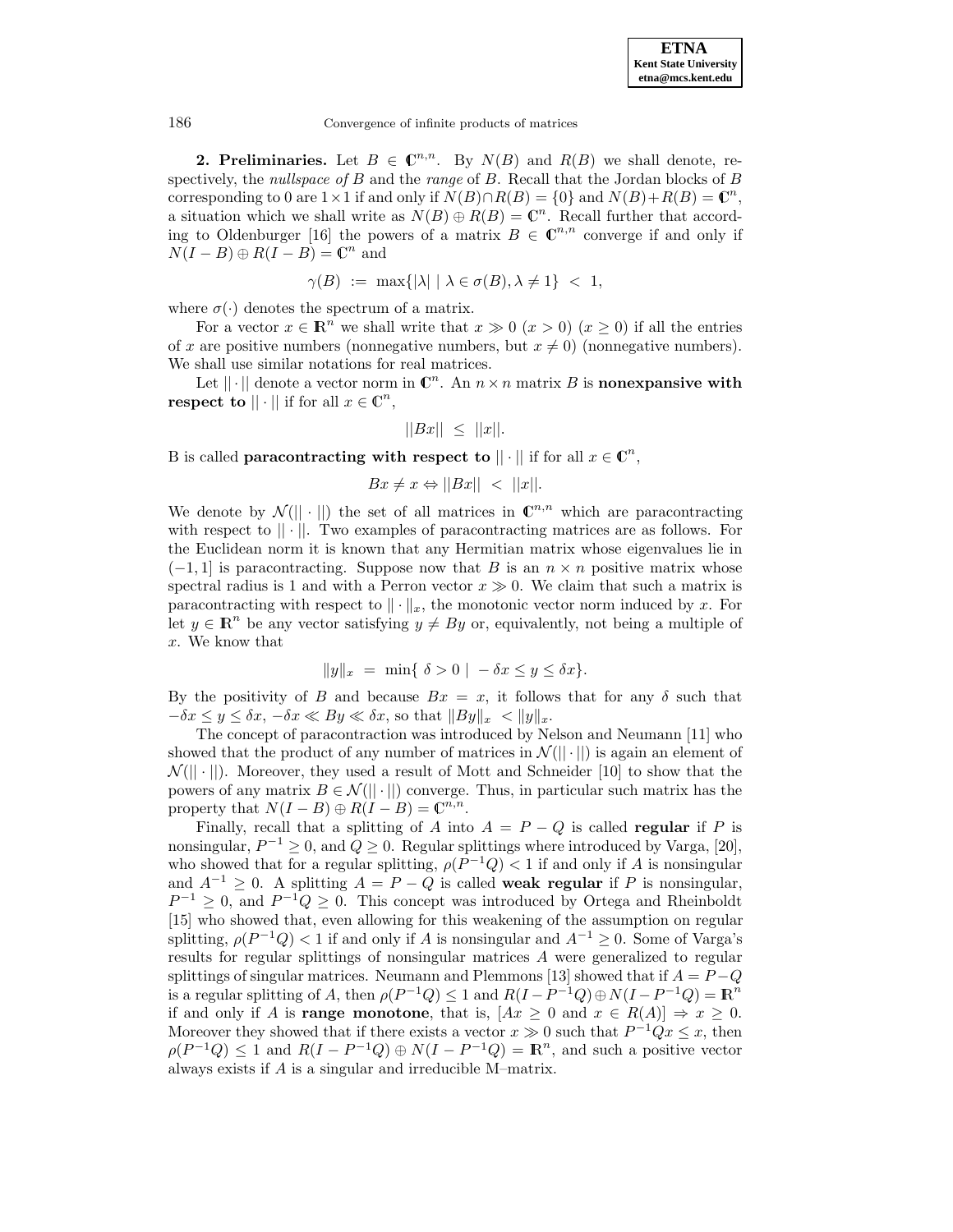| <b>ETNA</b>           |
|-----------------------|
| Kent State University |
| etna@mcs.kent.edu     |

Rafael Bru, L. Elsner, and M. Neumann 187

**3. Main Results.** Most of the results in this paper are consequences of the following theorem:

THEOREM 3.1. Let  $S = \{T_j | j \in J\}$  be a set of matrices in  $\mathbb{C}^{n,n}$ , let  $\{T_i\}_{i=0}^{\infty}$  be a sequence of matrices chosen from  $S$ , and consider the iteration scheme

$$
(3.1) \t\t x_{i+1} = T_i x_i, \t i = 0, 1, 2, ...
$$

Suppose that all  $T_j \in \mathcal{S}$  are nonexpansive with respect to the same vector norm  $\|\cdot\|$ and there exists a subsequence  $\{T_{i_k}\}_{k=0}^{\infty}$  of the sequence  $\{T_i\}_{i=0}^{\infty}$  such that

$$
\lim_{k \to \infty} T_{i_k} = H,
$$

where  $H$  is a matrix with the following properties:

(i) H is paracontracting with respect to  $\|\cdot\|$ ,

and

(ii) 
$$
N(I - H) \subseteq \bigcap_{j \in J} N(I - T_j)
$$
.

Then for any  $x_0 \in \mathbb{C}^n$  the sequence (3.1) is convergent and

$$
\lim_{i \to \infty} x_i \in \mathcal{N}(I - H) \subseteq \bigcap_{j \in J} \mathcal{N}(I - T_j).
$$

*Proof.* Let  $x_0 \in \mathbb{C}^n$  be an arbitrary, but fixed vector, and consider the subsequence of vectors  ${x_{i_k}}_{k=0}^{\infty}$  of the sequence  ${x_i}_{i=0}^{\infty}$  generated by the iteration scheme (3.1) from  $x_0$ . As it is bounded, it contains a convergent subsequence which, without loss of generality can be taken to be  $\{x_{i_k}\}_{k=0}^{\infty}$  itself. Assume therefore that

$$
\lim_{k \to \infty} x_{i_k} = \xi.
$$

Because of the nonexpansiveness of the  $T_j$ 's, the sequence  $\{\Vert x_i \Vert\}_{i=0}^{\infty}$  is monotonically nonincreasing. Hence we have that

$$
\lim_{i \to \infty} ||x_i|| = \lim_{k \to \infty} ||x_{i_k}|| = ||\xi||.
$$

We now claim that  $\xi$  is a fixed point of H. From the equality

$$
\lim_{k \to \infty} \{ H\xi - T_{i_k} x_{i_k} \} = \lim_{k \to \infty} \{ (H - T_{i_k}) \xi + T_{i_k} (\xi - x_{i_k}) \} = 0
$$

we have that

$$
\|H\xi\|\ =\ \lim_{k\to\infty}\|T_{i_k}x_{i_k}\|\ =\ \|\xi\|
$$

and so, as H is paracontracting,  $H\xi = \xi$ . By (ii) it follows that  $\xi$  is also a fixed point of each  $T_i$ . To complete the proof we shall now show that  $x_i \to \xi$ . For any  $\epsilon > 0$ choose a positive integer  $k(\epsilon)$  such that

$$
||x_{i_{k(\epsilon)}} - \xi|| < \epsilon.
$$

Then for any  $i>i_{k(\epsilon)}$ , we obtain using the nonexpansiveness of the  $T_j$ 's that

$$
||x_i - \xi|| = ||T_{i-1}(x_{i-1} - \xi)|| \le ||x_{i-1} - \xi|| \le \dots \le ||x_{i_{k(\epsilon)}} - \xi|| < \epsilon.
$$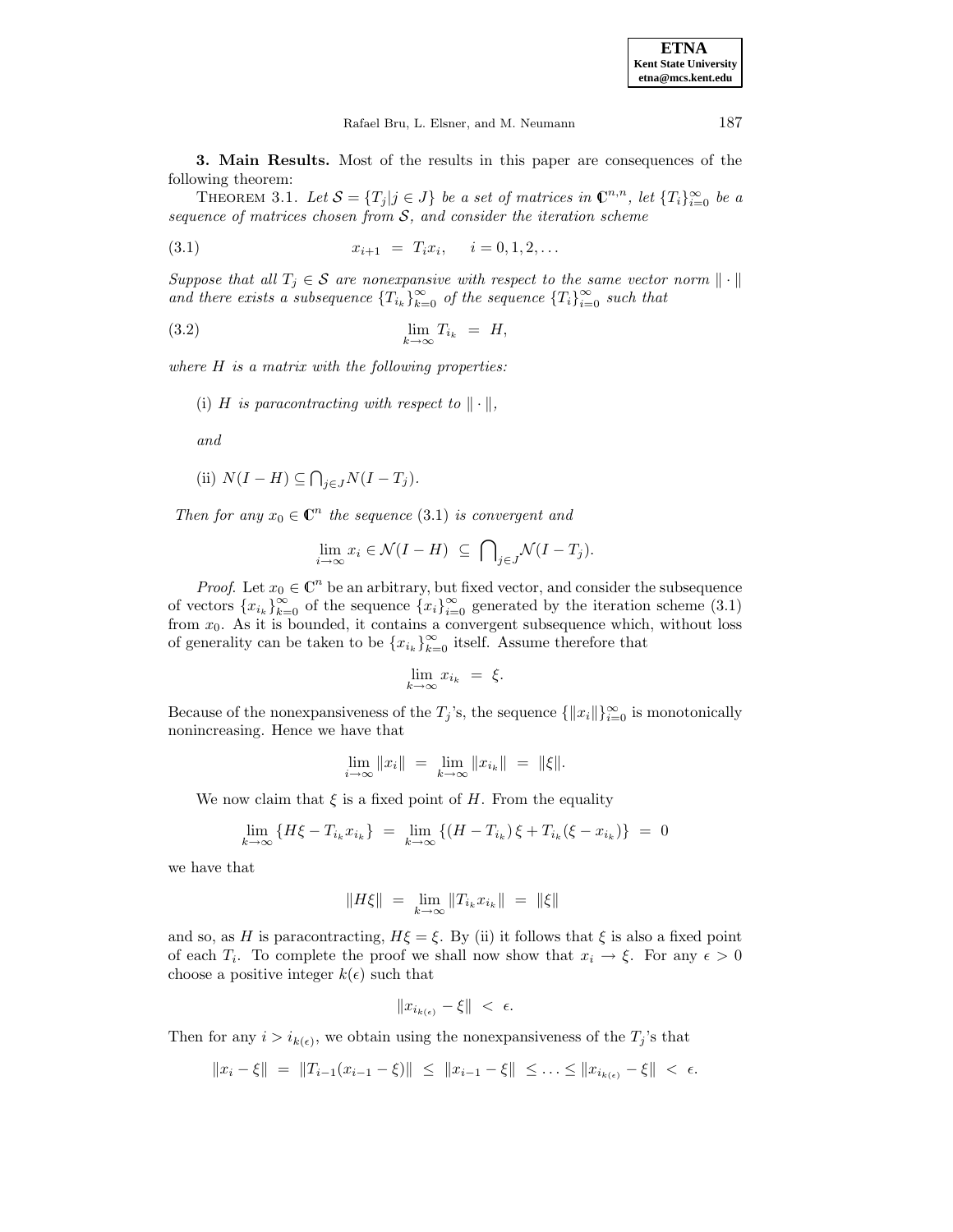Our proof is now complete.  $\square$ 

Often the  $T_i$ 's come from some finite or infinite pool of matrices. If one of these operators appears infinitely often, then condition (3.2) is satisfied. This leads to the following corollary:

COROLLARY 3.2. Consider the iteration scheme

 $x_{i+1} = T_i x_i, \quad i = 0, 1, 2, \ldots$ 

If the  $T_i$ 's are nonexpansive with respect to the same vector norm  $\|\cdot\|$  and if there is a matrix T such that  $T_i = T$  for infinitely many i's, where T is paracontracting with respect to  $\|\cdot\|$ , and if

$$
N(I-T) \ \subseteq \ \bigcap_{i=0}^{\infty} N(I-T_i),
$$

then  $\lim_{i\to\infty} x_i$  exists and is in  $\bigcap_{i=0}^{\infty} N(I-T_i)$  for any  $x_0 \in \mathbb{C}^n$ .

If an  $n \times n$  matrix T is stochastic, then it easily deduced that it is nonexpansive with respect to the vector norm  $||x||_{\infty} = \max_{i=1,\dots,n} |x_i|$ . It follows from remarks made in Section 2 that, in particular, a stochastic matrix  $T$  is paracontracting with respect to  $\|\cdot\|_{\infty}$  if  $T \gg O$ . Thus another corollary to Theorem 3.1 is the following:

COROLLARY 3.3. Let  $\mathcal{S} = \{T_j | j \in J\}$  be a set of stochastic matrices. If one of the matrices in S, say T, is positive, then any infinite product of the  $T_j$ 's containing T infinitely often is convergent.

A third corollary resulting from the above theorem is a slight strengthening, in the sense that it allows an infinite pool of both inner and outer splittings, of a result due to Frommer and Szyld [8], mentioned in the introduction:

COROLLARY 3.4. Suppose that the  $n \times n$  coefficient matrix A in the system (1.1) is monotone. For each  $i \geq 1$ , let  $A = P_i - Q_i$  be a regular splitting of A and  $P_i = F_i - G_i$ be a weak regular splitting. Consider the inner-outer iteration process:

$$
z_{i+1} = T_{i,p_i} z_i + \sum_{i=0}^{p_i - 1} (F_i^{-1} G_i)^i F_i^{-1} Q_i b,
$$

where as, in the introduction,  $p_i \geq 1$  and

(3.3) 
$$
T_{i,p_i} = (F_i^{-1}G_i)^{p_i} + \sum_{j=0}^{p_i-1} (F_i^{-1}G_i)^j F_i^{-1}Q_i.
$$

If there are splittings  $A = P - Q$  and  $P = F - G$  such that for infinitely many i's  $P_i = P$  and  $F_i = F$  simultaneously, then for any  $z_0 \in \mathbb{R}^n$ ,

$$
\lim_{i \to \infty} z_i = A^{-1}b.
$$

Proof. Using the usual approach of error analysis, it suffices to show that for each vector  $w \in \mathbb{R}^n$ ,

$$
\lim_{i \to \infty} T_{i,p_i} \cdots T_{1,p_1} w = 0.
$$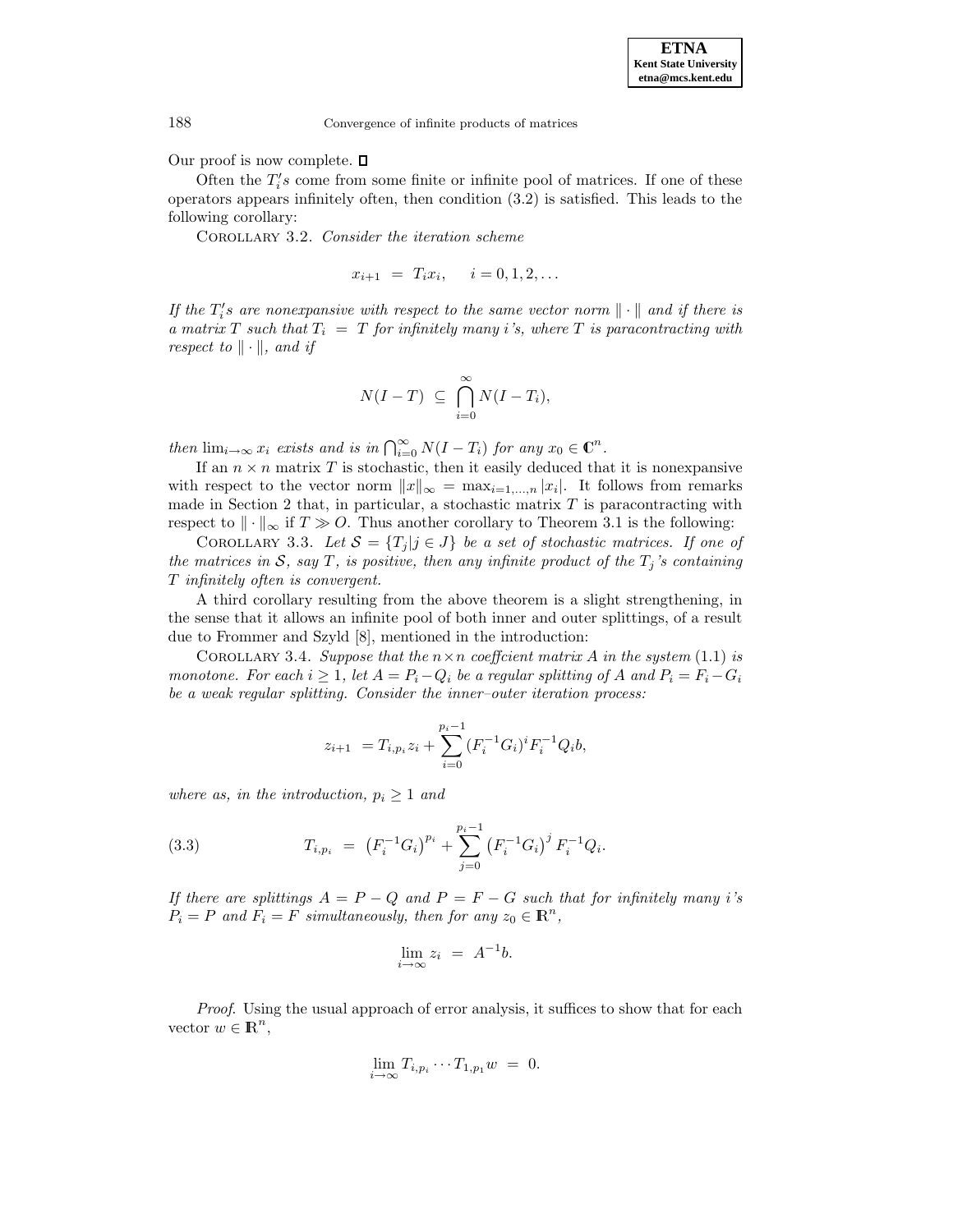**ETNA Kent State University etna@mcs.kent.edu**

As A is monotone, for the n–vector e of all 1's, we have that  $x := A^{-1}e \gg 0$ . Now for each  $i \geq 1$ ,

(3.4) 
$$
I - T_{i, p_i} = (I - R_i^{p_i}) P_i^{-1} A = \sum_{j=0}^{p_i - 1} (R_i)^j F_i^{-1} A,
$$

where  $R_i = F_i^{-1} G_i \ge 0$  and  $F_i^{-1} \ge 0$ . As  $F_i^{-1}$  must have a positive element in each row and we see that

$$
(3.5) \t\t x \gg T_{i,1}x \geq T_{i,2}x \geq \ldots \geq T_{i,p_i}x,
$$

and because of the nonnegativity of  $T_{i,p_i}$ , which follows from (3.5), we have that for all  $i > 0$ 

(3.6) kTi,p<sup>i</sup> k<sup>x</sup> < 1,

implying that these operators are paracontracting with respect to  $\|\cdot\|_x$ . For each  $i \geq 0$  define

$$
q_i = \begin{cases} 1, & \text{if } P_i = P \text{ and } F_i = F, \\ p_i & \text{otherwise.} \end{cases}
$$

Then, as  $N(I - T_{i,q_i}) = \{0\}$  for each  $i \geq 0$  and as for infinitely many i's,  $T_{i,p_i}$  equals a fixed operator, it follows by Theorem 3.1 that

$$
\lim_{i \to \infty} T_{i,q_i} \cdots T_{1,q_1} x = 0,
$$

and therefore by  $(3.5)$  and the nonnegativity of the  $T_{i,j}$ 's we obtain that

$$
\lim_{i \to \infty} T_{i, p_i} \cdots T_{1, p_1} x = 0.
$$

This completes the proof.  $\square$ 

Another consequence of Theorem 3.1 is this:

THEOREM 3.5. Suppose that  $S = \{T_j | j \in J\}$  is a set of matrices in  $\mathbb{C}^{n,n}$  and let D be the set of all sequences  $(d) = \{d_i\}_{i=1}^{\infty}$  of integers such that each  $(d)$  contains an integer  $k^{(d)}$  such that  $d_i = k^{(d)}$  for infinitely many i's. Consider the function

(3.7) 
$$
f: (d) \to T^{(d)} := \lim_{i \to \infty} T_{d_i} \cdots T_{d_1}.
$$

Suppose that  $N(I-T_j) = M$  for all  $j \in J$  and that there exists a vector norm  $\|\cdot\|$  such that all  $T_j$ 's in S are nonexpansive with respect to  $\|\cdot\|$  and such that for each sequence  $(d) \in \mathcal{D}, T_{k^{(d)}} \in \mathcal{N}(\|\cdot\|).$  Then for any  $(d_1) = \{d_i^{(1)}\}_{i=1}^{\infty}$  and  $(d_2) = \{d_i^{(2)}\}_{i=1}^{\infty}$  in  $\mathcal{D}$ and for any  $\epsilon > 0$ , there exists a  $\delta(\epsilon)$  such that

$$
\left\|T^{(d_1)}-T^{(d_2)}\right\|~<\;\epsilon
$$

if

$$
dist((d_1), (d_2)) = 2^{-r} < \delta(\epsilon),
$$

where r is the smallest integer such that  $d_r^{(1)} \neq d_r^{(2)}$ .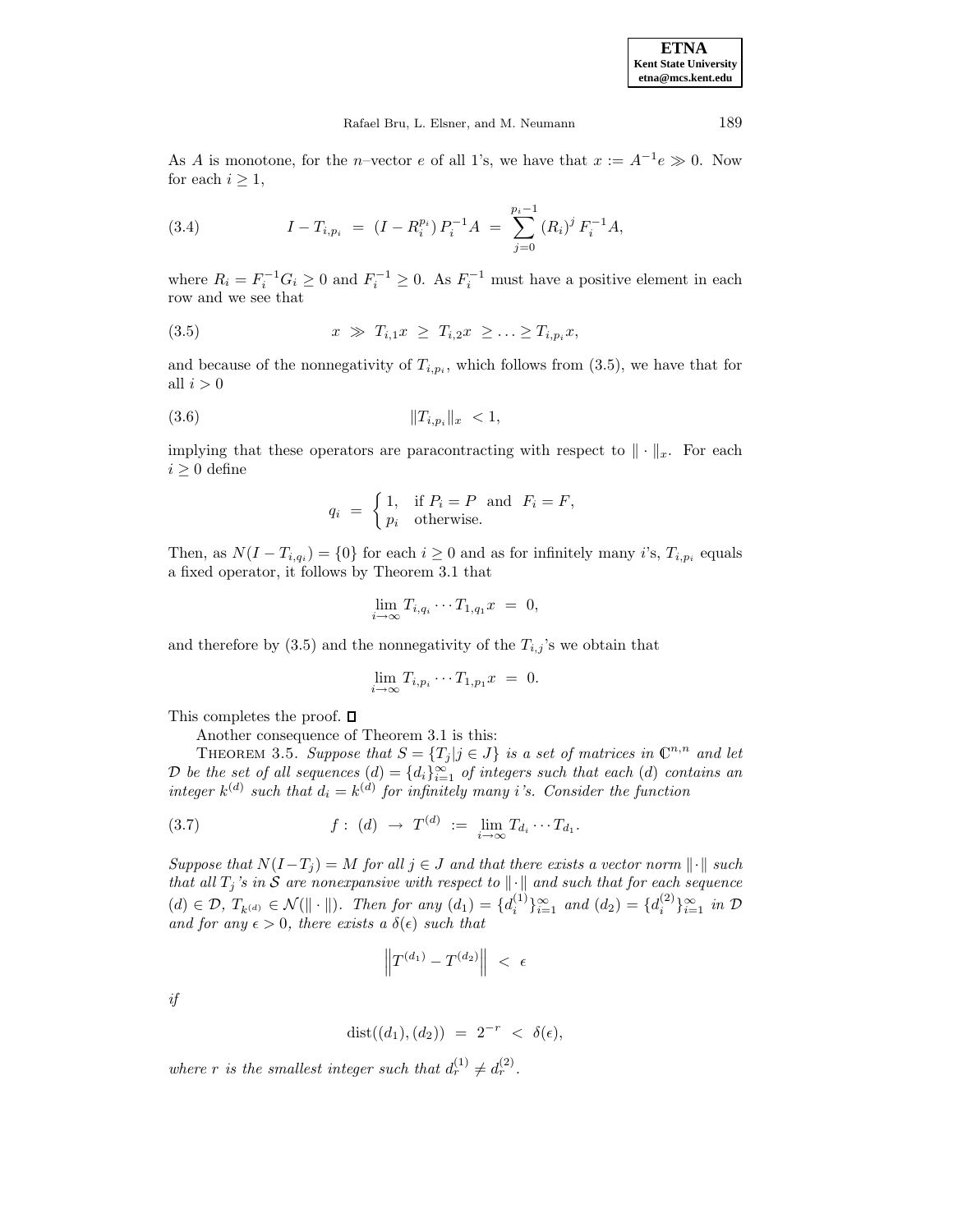

*Proof.* By Theorem 3.1 clearly each of the limits  $T^{(d_1)}$  and  $T^{(d_2)}$  exists. It also follows from that theorem that each column of  $T^{(d_1)}$  is a fixed point of each of the operators  $T_i$ ,  $i = 1, 2, \ldots$ . Suppose now that  $dist(d_1, d_2) \leq 2^{-(r+1)}$  so that  $d_i^{(1)} = d_i^{(2)}$ ,  $i = 1, \ldots, r$ . Then for all  $s > 0$ ,

$$
T_{d_{r+s}^{(2)}}\cdots T_{d_1^{(2)}}-T_{d_r^{(1)}}\cdots T_{d_1^{(1)}}\ =\ \left(T_{d_{r+s}^{(2)}}\cdots T_{d_{r+1}^{(2)}}-I\right)\left(T_{d_r^{(1)}}\cdots T_{d_1^{(1)}}-T^{(d_1)}\right)
$$

and so

$$
\left\|T_{d_{r+s}^{(2)}}\cdots T_{d_1^{(2)}}-T_{d_r^{(1)}}\cdots T_{d_1^{(1)}}\right\|\ \leq\ 2\left\|T_{d_r^{(1)}}\cdots T_{d_1^{(1)}}-T^{(d_1)}\right\|.
$$

On letting  $s \to \infty$ , we obtain that

$$
\left\|T^{(d_2)}-T_{d_r^{(1)}}\cdots T_{d_1^{(1)}}\right\|\leq\; 2\left\|T_{d_r^{(1)}}\cdots T_{d_1^{(1)}}-T^{(d_1)}\right\|.
$$

This inequality immediately gives that

(3.8) 
$$
\left\|T^{(d_2)} - T^{(d_1)}\right\| \leq 3\left\|T_{d_r^{(1)}} \cdots T_{d_1^{(1)}} - T^{(d_1)}\right\|.
$$

We claim that this inequality is all we need in order to establish the continuity of  $f$ . Because as  $T_{d_i^{(1)}} \cdots T_{d_1^{(1)}}$  tends to  $T^{(d_1)}$  as i tends to infinity, for each  $\epsilon$  there exist an  $r_0$  such that

$$
\Big\| T_{d_{r_0}^{(1)}} \cdots T_{d_1^{(1)}} - T^{(d_1)} \Big\| \ < \ \frac{\epsilon}{3}.
$$

Thus for any two sequences  $(d_1), (d_2) \in \mathcal{D}$  such that  $dist((d_1), (d_2)) \leq 2^{-(r_0+1)}$ , we obtain readily, via (3.8), that

$$
\left\|T^{(d_2)}-T^{(d_1)}\right\| ~\leq ~ \epsilon.
$$

 $\Box$ 

**4. Applications to Singular Systems.** In Section 2 we mentioned that if  $A = P - Q$  is a regular splitting for  $A \in \mathbb{R}^{n,n}$  and A is range monotone, then  $\rho(P^{-1}Q) \leq 1$  and  $N(I - P^{-1}Q) \oplus R(I - P^{-1}Q) = \mathbb{R}^n$ . Suppose now that  $P = F - G$ is a weak regular splitting for  $P$  and consider the inner-outer iteration process

$$
z_{k+1} = (F^{-1}G)^{p_k} z_k + \sum_{j=0}^{p_k - 1} (F^{-1}G)^j F^{-1} b
$$
  

$$
= \{ (F^{-1}G)^{p_k} + \sum_{j=0}^{p_k - 1} (F^{-1}G)F^{-1}Q \} z_k + \sum_{j=0}^{p_k - 1} (F^{-1}G)^j F^{-1} b
$$
  
(4.1) 
$$
= T_{p_k} z_k + \sum_{i=0}^{p_k - 1} (F^{-1}G)^i F^{-1} b,
$$

where

(4.2) 
$$
T_i = (F^{-1}G)^i + \sum_{j=0}^{i-1} (F^{-1}G)^j F^{-1}Q, \quad i = 1, 2, ...
$$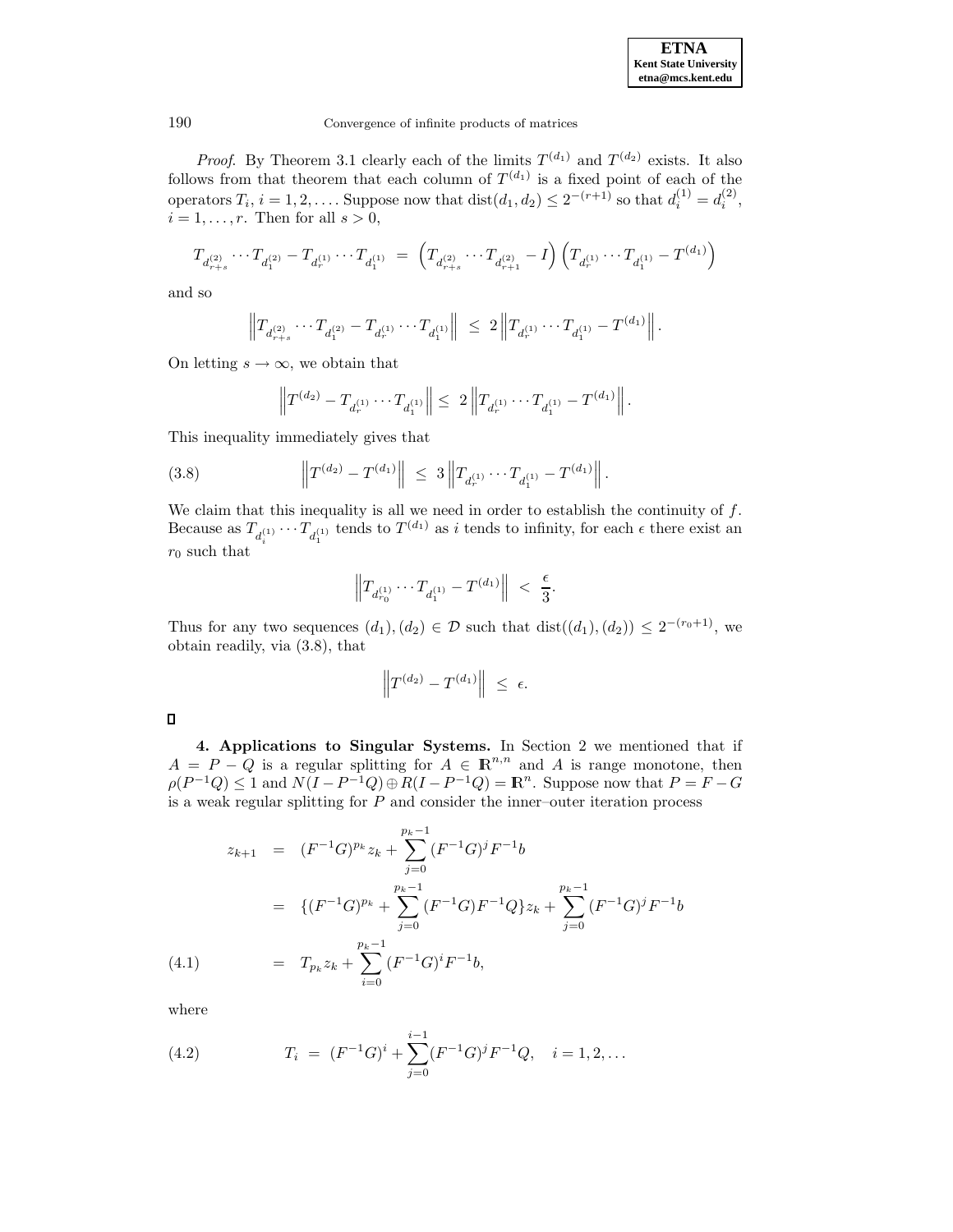**ETNA Kent State University etna@mcs.kent.edu**

Rafael Bru, L. Elsner, and M. Neumann 191

We observe at once that since  $A = P - Q$  is a regular splitting for A and  $P = F - G$  is a weak regular splitting for P, any of the inner–outer iteration operators  $T_i$ ,  $i \geq 1$ , is **a nonnegative matrix**. Already Nichols in [12] essentially showed that the following relation holds:

(4.3) 
$$
I - T_i = (I - R^i)(I - P^{-1}Q),
$$

a relation of which we have made use in Corollary 3.4 where A was assumed to be nonsingular. We now claim the following:

LEMMA 4.1. Suppose  $A \in \mathbb{R}^{n,n}$  is range monotone and that  $A = P - Q$  and  $P = F - G$  are regular and weak regular splittings for A and P, respectively. Then  $\rho(T_i) \leq 1$  and  $N(I - T_i) \oplus R(I - T_i) = \mathbb{R}^n$  for all  $i \geq 1$ .

Proof. It follows from the results of Varga [20] and Neumann and Plemmons [13] summarized in Section 2 that  $I - R^i$  and  $I - P^{-1}Q$  are, respectively, a nonsingular M– matrix and an M–matrix of at most index 1, that is,  $\rho(P^{-1}Q) \leq 1$  and  $N(I-P^{-1}Q) \oplus$  $R(I - P^{-1}Q) = \mathbb{R}^n$ . It now follows by (4.3) and Exercise 5.2 on p.159 of Berman and Plemmons [3] that  $I - T_i$  is an M–matrix for all  $i \geq 1$ . Hence  $\rho(T_i) \leq 1$ , for all  $i \geq 1$ . To complete the proof we need to show that  $N(I - T_i) \oplus R(I - T_i) = \mathbb{R}^n$ . By [14] it suffices to show that the matrix  $I - T_i$  possesses a  $\{1\}$ –inverse Y (see Ben–Israel and Greville [1] for background material on generalized inverses) which is **nonnegative on the range of**  $I - T_i$ , viz.,

$$
x \in R(I - T_i)
$$
 and  $x \ge 0 \Rightarrow Yx \ge 0$ .

For that purpose choose  $Y = (I - P^{-1}Q)^{\#}(I - R^{i})^{-1}$ , where  $(I - P^{-1}Q)^{\#}$  is the **group generalized inverse** of  $I - P^{-1}Q$  which exists by virtue of  $R(I - P^{-1}Q)$  and  $N(I - P^{-1}Q)$  being complementary subspaces in  $\mathbb{R}^n$ . Now let  $x \geq 0$  be a vector in  $R(I - T_i)$ , and observe that by (4.3) and the nonnegativity of the matrix  $(I - R^i)^{-1}$ , the vector  $(I - R<sup>i</sup>)^{-1}x$  is a nonnegative vector in  $R(I - P^{-1}Q)$ . But as  $I - P^{-1}Q$ is an M–matrix of index at most 1, it follows that  $(I - P^{-1}Q)^{\#}$  is monotone on  $R(I - P^{-1}Q)$  showing that  $Yx \geq 0$  and our proof is done.  $\Box$ 

Suppose, as in the above lemma, that  $A = P - Q$  and  $P = F - G$  are a regular and weak regular splittings for  $A$  and  $P$ , respectively. Note that in the lemma, the range monotonicity of A was used only to deduce that  $I - P^{-1}Q$  is an M–matrix of index at most 1. Another condition which ensures that  $I - P^{-1}Q$  is an M–matrix of index at most 1 is, according to [13], that there exists a positive vector  $x$  such that  $Ax \geq 0$ . For then  $P^{-1}Qx \leq x$ . Furthermore, such a vector exists when A is a singular and irreducible M–matrix. When A is such an M– matrix, then, in fact, there exists a positive vector x such that  $Ax = 0$ . But then also  $0 = P^{-1}Ax = x - P^{-1}Qx$  so that  $x = P^{-1}Qx$ , and hence

$$
T_i x = P^{-1}Qx + R^i(I - P^{-1}Q)x = P^{-1}Qx = x.
$$

We can thus conclude that when  $A$  is an irreducible M–matrix, not only the conclusions of the above lemma hold, but  $T_i x = x$  so that  $||T_i||_x = 1$ . Hence for each  $i \ge 1$ ,  $T_i$  is nonexpansive with respect to the norm  $\|\cdot\|_x$ . We also see that

$$
0 = F^{-1}Ax = x - F^{-1}Gx - F^{-1}Qx \le x - F^{-1}Gx = x - Rx.
$$

Now we know that  $Q \geq 0$ . Thus if either  $F^{-1}Qx \gg 0$  or  $F^{-1}Gx \gg 0$ , then it follows that  $x \gg Rx$  so that inductively,  $1 > ||R||_x \ge ||R||_x^2 \ge \ldots$  Let  $H := P^{-1}Q$ . Then from the relation

$$
T_i - H = R^i(I - H)
$$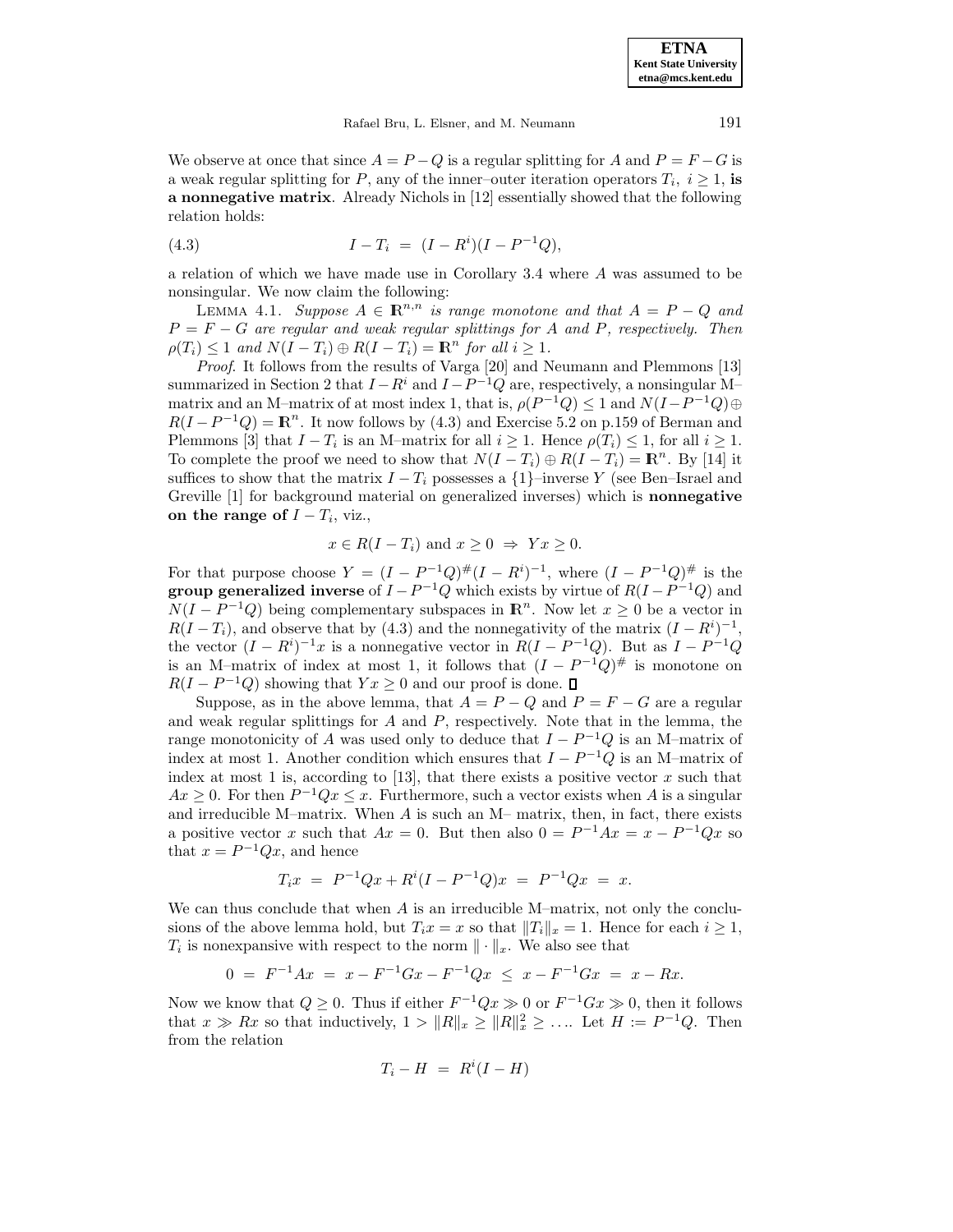we see that, not only

$$
\lim_{i \to \infty} T_i = H,
$$

a fact that already follows from  $\rho(R) < 1$ , but that the rate of convergence behaves as  $||R||_x$ .

From the analysis above and from Theorem 3.1 we can now state the following result concerning the convergence of the inner–outer iteration process:

THEOREM 4.2. Let  $A \in \mathbb{R}^{n,n}$  and suppose that  $A = P - Q$  and  $P = F - G$  are a regular splitting and a weak regular splitting for A and P, respectively, and consider the inner–outer iteration process (4.1) for solving the consistent linear system  $Ax = b$ . Suppose there exists a vector  $x \gg 0$  such that  $Ax \geq 0$  and one of the following conditions is satisfied:

(i) For some integer j,  $T_j$  is paracontracting and for infinitely many integers k,  $p_k = j$ .

or:

(ii)  $P^{-1}Q$  is paracontracting with respect to  $\|\cdot\|_x$ , the sequence  $\{p_k\}_{k=0}^{\infty}$  is unbounded, and either  $F^{-1}Qx \gg 0$  or  $F^{-1}Gx \gg 0$ .

Then the sequence of iterations  $\{z_k\}_{k=1}^{\infty}$  generated by the scheme given by (4.1) converges to a solution to the system  $Ax = b$ .

Proof. Similar to (3.4), we have the identity that

$$
I - T_i = \sum_{j=0}^{i-1} (R_i)^j F^{-1} A
$$

from which it follows that  $x$  is a positive vector for which

$$
x \geq T_1 x \geq T_2 x \geq \ldots,
$$

showing that for each  $i \geq 1$ ,  $T_i$  is nonnexpansive with respect to the monotonic vector norm induced by  $x$ .

The validity of part (i) is an immediate consequence of Theorem 3.1. The proof of part (ii) also follows readily from Theorem 3.1 because the unboundedness of the sequence  ${p_k}_{k=0}^{\infty}$  together with the existence of the limit in (4.4) now means that the sequence of matrices  $\{T_{p_k}\}_{k=0}^{\infty}$  contains an infinite subsequence of matrices which converges to the paracontracting matrix  $H$ .  $\square$ 

## **REFERENCES**

- [1] A. BEN-ISRAEL AND T.N.E. GREVILLE, Generalized Matrix Inverses: Theory and Applications, John Wiley & Sons, New York, 1974.
- [2] M. A. Berger and Yang Wang, Bounded Semigroups of Matrices, Linear Algebra Appl., 166 (1992), pp. 21–27.
- [3] A. Berman and R. Plemmons, Nonnegative Matrices in the Mathematical Sciences, Academic Press, New York, 1979.
- [4] R. Bru, L. Elsner, and M. Neumann, Models of Parallel Chaotic Iteration Methods, Linear Algebra Appl., 102 (1988), pp. 175–192.
- [5] I. DAUBECHIES AND J.C. LAGARIAS, Sets of Matrices All Infinite Products of Which Converge, Linear Algebra Appl., 161 (1992), pp. 227–263.